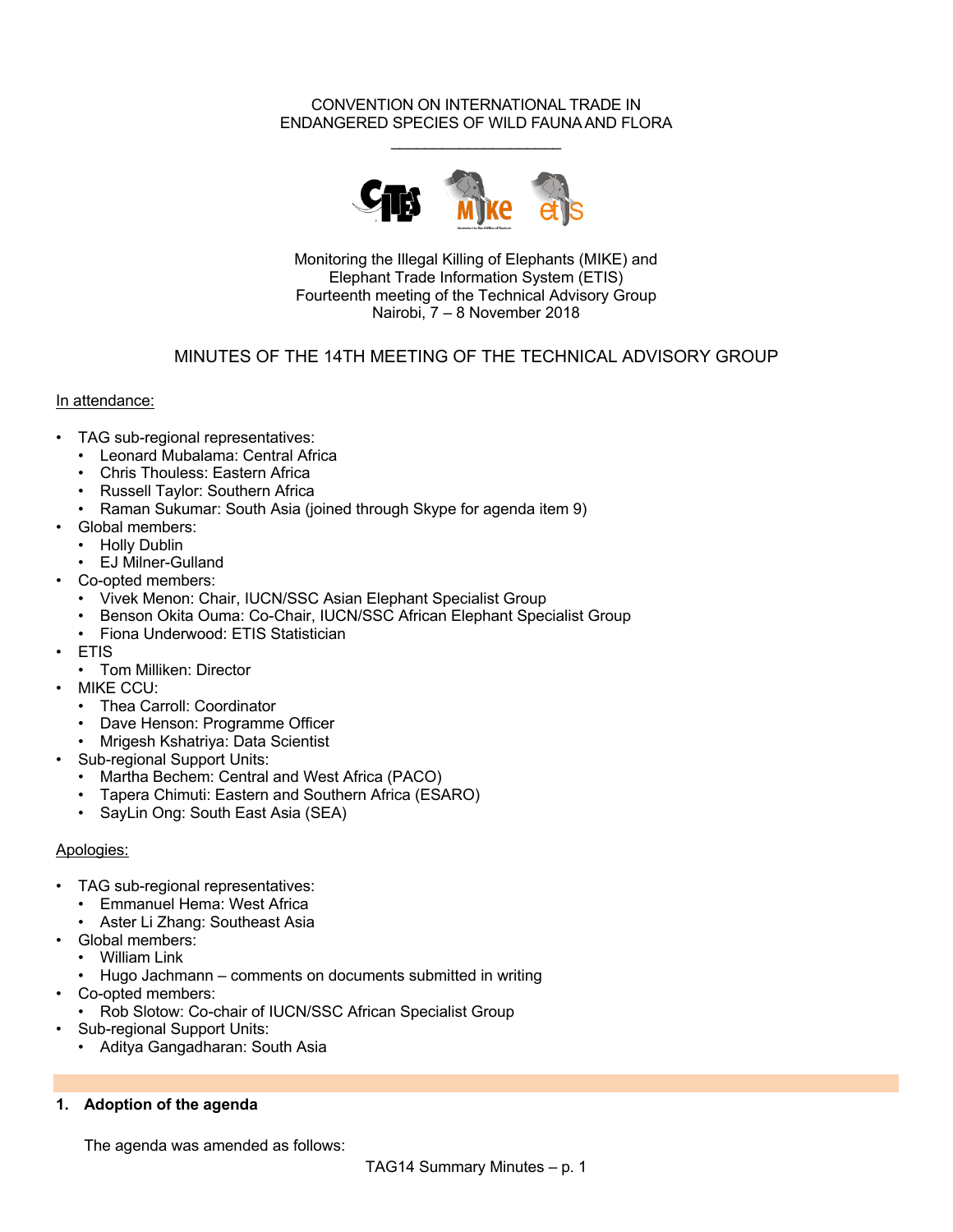- Amendment to agenda item 20: Agenda item 20 on the "African Elephant Database" was replaced with an item on "Linking the four monitoring systems"
- Items included to be discussed under "Any other Business":
	- o Incorporating forensic results in the ETIS analysis and trade chain
	- o Update on MIKE support for an African range States meeting.

• The amended agenda was adopted.

## **2. Approval of the minutes of the previous meeting**

#### *Issues / Discussion*

- TAG members noted that a long time had passed since the meeting and that it is therefore a challenge to recall discussions.
- The overall view was that the minutes is comprehensive and cover all the items discussed at the previous meeting.

### *Decisions*

The minutes of the thirteenth TAG meeting was adopted

## **3. Progress on action points (MIKE-ETIS TAG13)**

### **Survey standards**

*Issues / Discussion*

- There is a need for a group to review aerial survey standards before additional work is undertaken (based on experience from the Great Elephant Census).
- Inputs from the Asian region should also be considered.
- The dung survey standards also requires a review and there is a need to engage organisations that have been using the standards to identify possible areas of review.

### *Decisions*

- Small contact group (Russell Taylor, Holly Dublin, Chris Thouless, Vivek Menon, Emmanuel Hema) established to take the process of how the survey standards could be reviewed forward. Specific inputs are needed on aspects that require attention.
- The same group will also review dung standards.
- Statistical inputs also needed once issues are defined.
- Vivek Menon will circulate documents and issues identified by the TAG contact group amongst a small working group within the AsESG and report back to the TAG contact group to ensure that inputs from Asia are included.
- Other experts can be consulted as the contact group moves forward to assist in identifying specific issues and means to address these as part of the process.
- Russell Taylor indicated that WWF was trying to secure funding to undertake this work and they could possibly lead process with TAG inputs.
- The MIKE CCU will liaise with Russell Taylor relating to funding for the review.

### **Stockpile information**

- Stockpile information submitted by CITES Parties in compliance with the reporting requirement in Resolution Conf. 10.10 (Rev. CoP17) are being made available to MIKE and ETIS. Unfortunately, as reported in the document to the 70th Standing Committee meeting, not all the reports received from the Parties contained all the information requested in Resolution Conf. 10.10 (Rev. CoP17), and some did not provide the total amount of such stockpiles.
- TAG members do not have access to this information and the Resolution does not allow for this information to be made available to TAG members.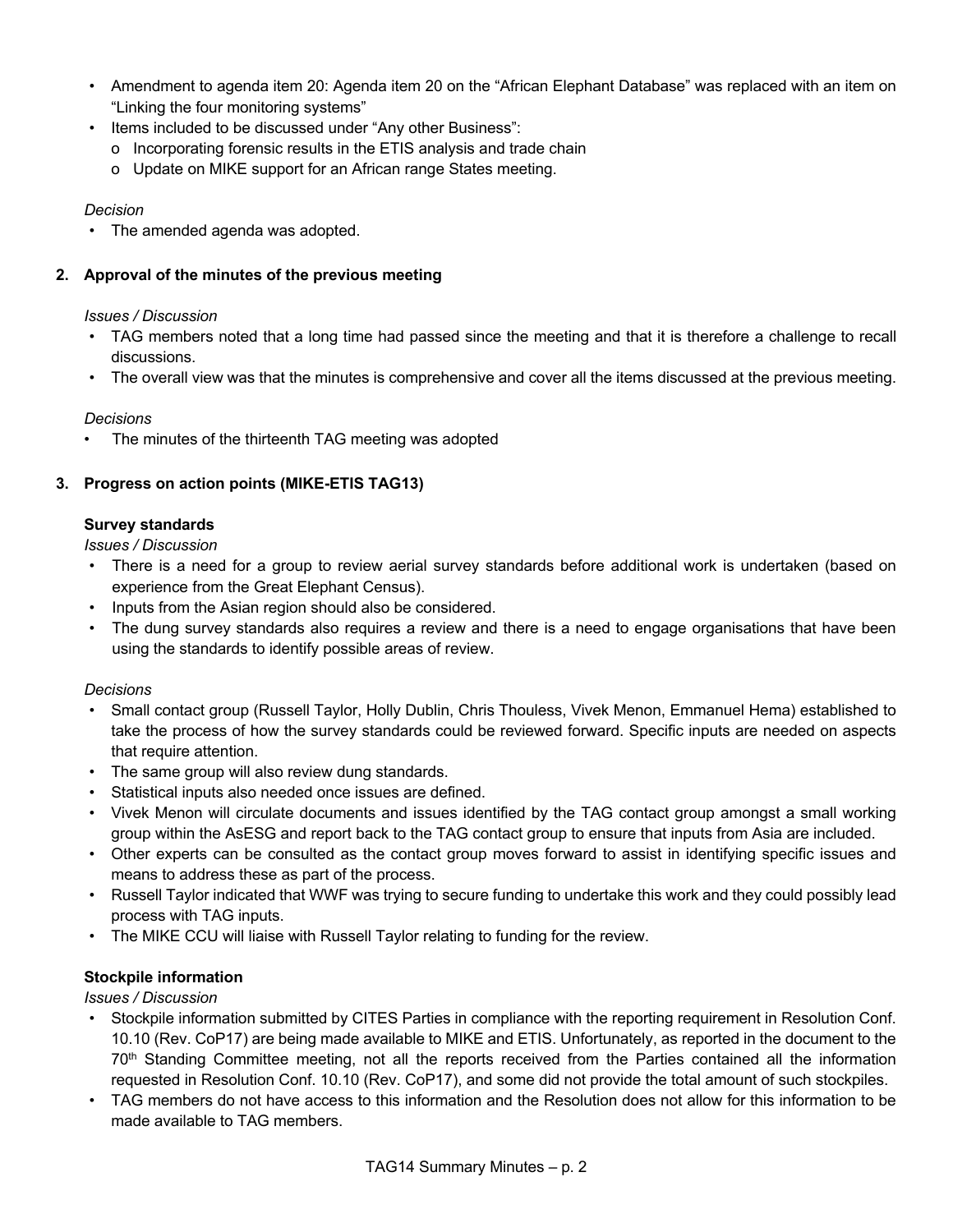- There is however a need to consider how the information could be used in terms of the analysis done by MIKE or ETIS.
- Although the MESG could be requested to consider whether TAG members should be able to access the stockpile information, there is a need to clarify why it is needed and how it will be used or analysed.

• MIKE CCU and ETIS to have a brainstorming session on how stockpile information could be used in informing the analysis relating to the illegal trade chain. A request can then be submitted to the MESG to allow the TAG members to access the information, if appropriate.

### **Access to detailed MIKE data by TAG members**

*Issues / Discussion*

• TAG members raised concerns about the fact that the data access provisions in Resolution Conf. 10.10 (Rev. CoP17) does not allow them to access detailed data, but that they are required to provide advice relating to the analysis and the interpretation of the data. More detailed information is required to enable the TAG members to fulfill their function.

*Decisions*

- TAG proposes amendment to Res Conf. 10.10 to include provisions relating to access to detailed data by TAG members to inform technical advice (as was provided previously in the Annex for the MIKE programme). MIKE CCU to incorporate it in the report to CoP.
- In the interim the MIKE CCU should confirm whether third party agreements could be signed or whether aggregated data that includes certain aspects, other than carcass location information, could be made available to TAG members.

## **4. Outcomes of CITES SC70 meeting**

### **Terms of Reference for a review of the ETIS programme**

*Issues / Discussion*

- TAG to nominate a member to join the MESG representatives that will provide technical oversight for the review of ETIS.
- Tom Milliken indicated that Holly Dublin would be an ideal nominee due to her institutional knowledge of ETIS and CITES processes, but she expressed concerns about what would be required and time it may consume.

### *Decisions*

• MIKE CCU to break down the tasks that the nominated TAG representative will be required to carry out, time requirements, and how the TAG representative could be assisted. Based on that the MIKE CCU will engage the TAG to nominate a representative.

### **Other relevant matters discussed at SC70**

*Issues / Discussion*

• Formal process is needed to support ETIS buy-in from India rather than personal interventions.

*Decisions*

• MIKE CCU and ETIS to identify countries with reporting issues for MIKE and ETIS and investigate options for a joint approach to address issues.

### **5. Proposed amendments to the Terms of Reference of the TAG**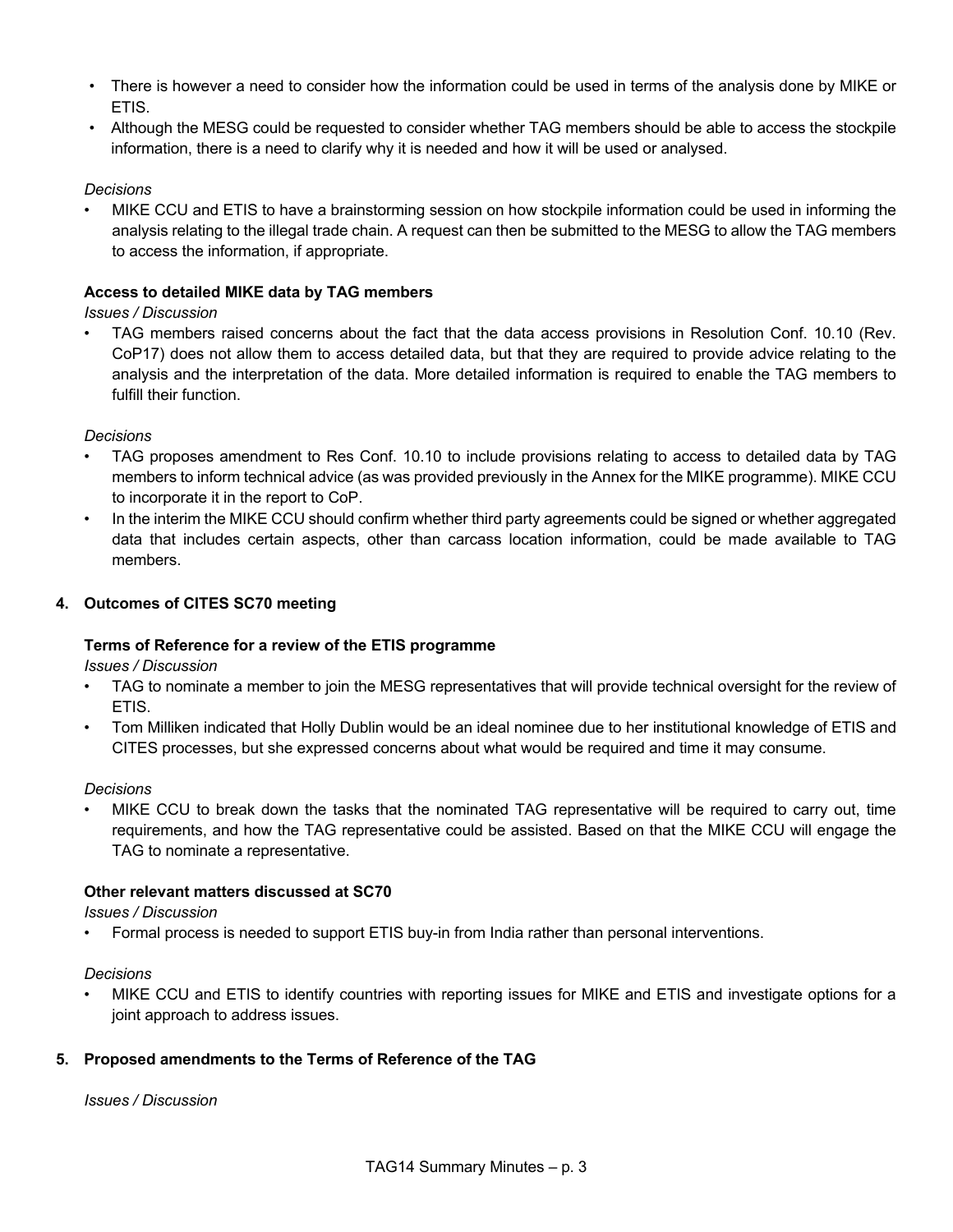- The MIKE mandate in Resolution Conf. 10.10 as well as the MIKE programme have expanded to include capacity building in addition to the monitoring mandate. There are global and sub-regional members on the TAG that could assist in providing advice on these activities, especially capacity building.
- There is a need to take into consideration the capacity of the TAG with regard to additional tasks, especially since they participate in a voluntary capacity.
- In general, the amendments to include advice relating to management/capacity support were supported.
- In general, the roles of the TAG members should remain within the mandate and the activities of the MIKE Programme
- It was recommended that the TAG should be requested to provide technical advice with regards to new phases of the MIKE programme. This will provide an opportunity to check whether the new phases are aligned with the mandate as it relates to technical aspects.

- General support for proposed amendments.
- MIKE CCU to submit amendments to the TAG ToR to the next Standing Committee (73rd) for approval.

## **6. New phases – MIKE Programme**

### *Issues / Discussion*

- Need to collaborate with AeESG in developing MIKE Programme in Asia.
- Some concerns raised by the TAG members about the focus of the MIKE programme moving beyond the provisions in Resolution Conf. 10.10 (Rev. CoP17).
- The MIKE CCU indicated that the MIKE programme does assist countries when funding opportunities arise to secure funding for activities that are site based or could contribute to the country's ability to implement the MIKE mandate.
- Support is therefore provided in terms of the implementation of other Resolutions (e.g. stockpile management, forensic sampling, other site based and national level activities with authorities involved in the implementation of the MIKE monitoring mandate).

### *Decisions*

- Document noted.
- MIKE CCU to engage AsESG on funding proposal to support Asia (post 2019)

# **7. Funding arrangements – ETIS**

### *Issues / Discussion*

- Tom Milliken shared information with the TAG members relating to the funding received to implement the recommendations emanating from the 69<sup>th</sup> Standing Committee. The total amount required has been secured. Belgium, the EU (through the MIKES project, the Netherlands and the USA have made contributions in this regard.
- Concerns were raised about the succession plan for Tom Milliken that will retire at the end of 2019. Tom Milliken confirmed that funds will be secured and that TRAFFIC is giving the matter attention.

### *Decisions*

• Information provided by Tom Milliken noted.

# **8. Review of MIKE Network (Africa and Asia)**

- The TAG members indicated that consultations with range States and especially MIKE sites will need to be part of the process, e.g. development of criteria for selection of sites to include
- There may be a need to review the network every few years to avoid waiting too long, especially if there are areas where there are problems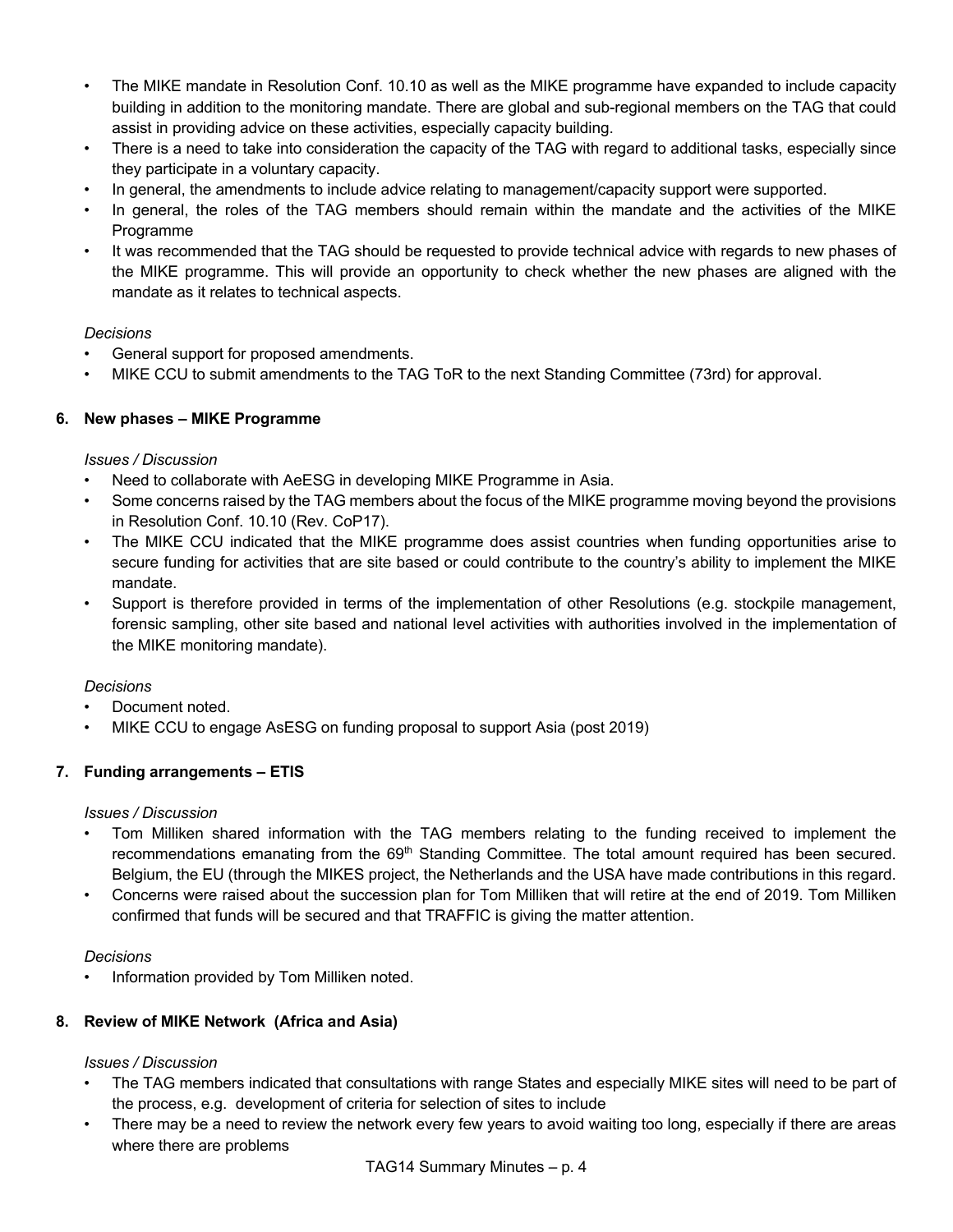- When designing monitoring programmes there are different ways in which sites can be included into the analysis. The proposed analysis should also inform the design. It is recommended that a statistician should therefore form part of the process.
- Questions were posed about the importance of the size and area of MIKE sites vs the size of the elephant population and the implications of transboundary populations. This should be considered in the review.
- Recommendations will need to build on existing network (adding and removing sites) and must be practical, feasible, representative, adaptable and provide a basis for scientific robust analysis.
- Political considerations will need to be factored into discussions, and it will be necessary to balance this and scientific rigor.
- The MIKE CCU will have to facilitate the engagements with range States
- The TAG members recommended that the SSUs should prepare a document outlining the situation in their respective regions to inform the process.

- Include a statistician in the analyses from the outset to ensure monitoring strategy is appropriate
- Amendments proposed by TAG members were captured in the ToR. The amended ToR to be distributed to TAG members by 12 November 2018.
- TAG members to submit final comments on amended TOR by 16 November 2018
- SSUs to prepare summaries of the main issues in their respective sub-regions to inform the process

## **9. Challenges relating to interpretation of PIKE – Case study (India)**

### *Issues / Discussion*

- The TAG reflected on the concerns that the focus on collection of information relating to illegal killing of elephants has been a challenge in Asia especially due to the lack of continuous presence of SSUs in the region.
- There also has been challenges to secure buy-in due to the perceptions that it is only focused on illegal killing for ivory. New emerging challenges include trade in other parts and derivatives.
- A key challenge in Asia remains to be human elephant conflict and other anthropogenic deaths (train accidents, electrocution)
- Collecting old data records from the original source is very labour intensive and not really practical. This is not supported at this point in time due to the time intensive nature of the activity.
- If disaggregation is going to take place it should take place in Asia and Africa.
- The combination of all anthropogenic causes of death was however not supported.
- It was recommended that potential differentiation in the data to be collected in Asia (different factors impacting illegal killing in Asia) should be considered as part of the MIKE review in Asia.

### *Decisions*

- MIKE CCU to incorporate the consideration of the different causes of elephant deaths in the list of aspects that should be considered in the review and design of the network for Asia.
- Information to be collected in 2018 and disaggregated where feasible, to provide information of impacts of other anthropogenic causes of death for sites in Asia.

### **10. MIKE database – Current system and progress in developing a database**

#### *Issues*

- The discrepancies in the data were noted. The TAG indicated that if there are major discrepancies in historical data; the summary data should be used (especially where summary data is higher), but the validation process should first be concluded.
- Some TAG members indicated that they also have some data that could be considered to address possible gaps in the historical data.
- Possible that some confusion is due to validated and un-validated data being submitted in Kenya.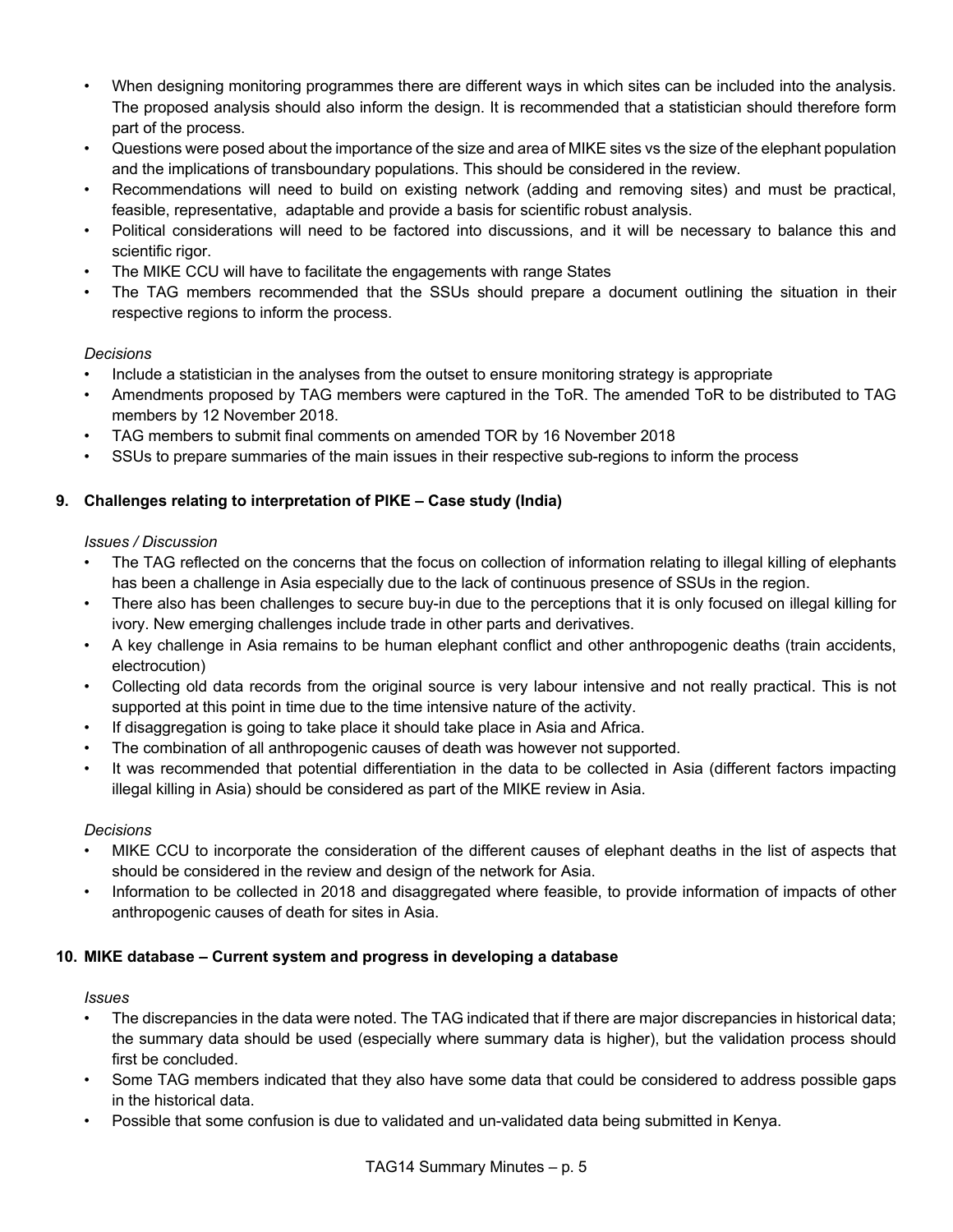• Two-way flow of information is essential to maintain interest and buy in to the system. The MIKE CCU should continue to prepare and share country reports with the MIKE sites and national focal points.

# *Decisions*

- Data validation process to continue, facilitated by MIKE CCU and SSUs
- TAG members with additional data to provide this to the MIKE CCU
- MIKE CCU to provide an update to the TAG on outstanding issues when validation process has been concluded.
- TAG to provide advise on how to deal with the outstanding issues. The general view was that it should be looked at on a case by case basis and if it could not be resolved that the "fusion table" data should be retained, especially if the figures in it are higher than those from individual carcass records.
- TAG members to share lessons learnt from the development and management of other database systems (AED and ETIS) with the MIKE CCU.

# **11. Publication of PIKE methodology**

# *Issues / Discussion*

- The current MIKE / PIKE methodology was not well documented and the MIKE programme initiated a process to document the method used, including explaining the model and code used.
- There seems to be some challenges with the model used and therefore a need to improve the statistical analysis.
- Although a methodology developed to learn about important covariates and to describe continental trends was published in 2011(Burn et al 2011 PLoS One) and used in COP15 , a different methodology has been used since then.
- The TAG members reflected on the biases affecting PIKE and that the value of PIKE may have different impacts on the populations depending on a variety of factors, e.g. birth rate, other mortality, age structure of the population.
- One key issue is the reference to 0.5 PIKE. At a policy level this is interpreted as the threshold where deaths are equal than births and if it's above the 0.5, it seems to be linked to a decline in populations.
- There are a number of concerns about the interpretation of PIKE and these were captured by the MIKE CCU. A document reflecting the development and interpretation of PIKE will be developed by the MIKE CCU to ensure the interpretation of PIKE is clarified.
- Questions were also asked about the use of unknown deaths and other causes of death when poaching rate and estimates of elephants killed are calculated.

# *Decisions*

- Contact group (Fiona Underwood, EJ Milner-Gulland, William Link) established to work with the MIKE CCU and the statistician on the models for the analysis.
- MIKE CCU to provide TAG with the proposed model for consideration and comments.
- Interpretation of PIKE needs to be reconsidered and more guidance provided on how to interpret it as well as the biases and assumptions, especially in CITES reports.
- Care is needed with regard re-interpretation of 0.5 PIKE as risks undermining confidence in analyses.
- PIKE: TAG members shared concerns about PIKE, including interpretation and the use of PIKE and "natural mortalities"(?real natural mortality / other non-illegal deaths) to determine poaching rates and numbers of elephants killed. The MIKE CCU will document the TAG discussions and advice relating to PIKE as well as reports to the SC and CITES to improve the common understanding relating to PIKE and inform the way forward.

# **12. Review of PIKE methodology**

- The TAG members approved of the initiation of an independent review of the PIKE methodology. This includes consideration of option to improve the analysis. A brief outline of this review was provided.
- The review indicates that there are different trends in PIKE for the four sub-regions of Africa. The TAG members indicated that it will remain important to provide a continental trend, even though it is statistically challenges and that the assumptions associated with the continental trend should be explained.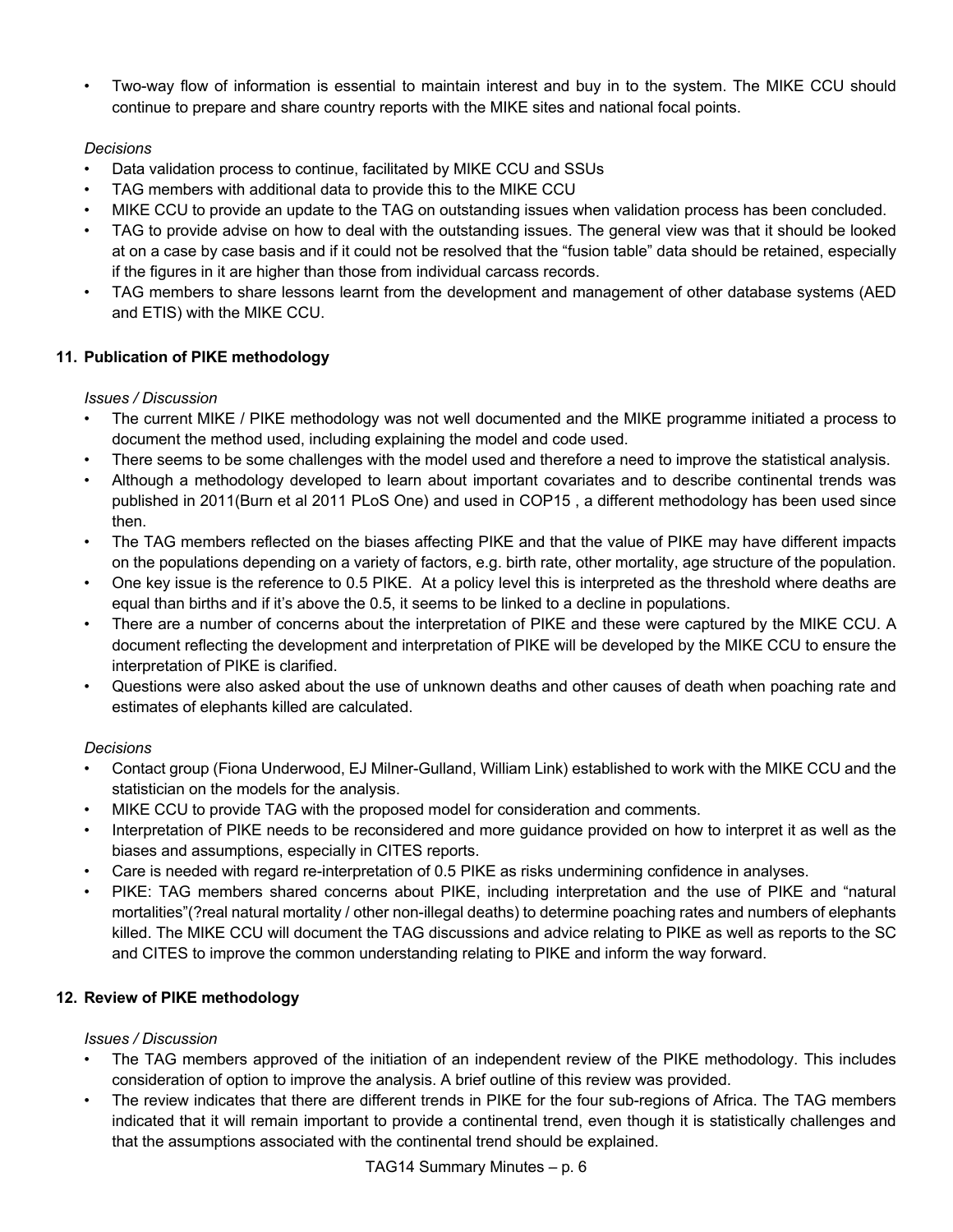- Fiona Underwood raised concerns about focusing only on estimating PIKE. She outlined the history of PIKE, in particular that the remit of MIKE is to estimate poaching pressure. Because of biases in wildlife patrol data PIKE was developed as first step to estimate poaching pressure and deal with the issues of variable effort. In the longer term the aim was to develop other analytical methods to deal with known PIKE issues, as described in Burn et al (2011) and COP reports. In particular analytical approaches are needed to deal with varying natural mortality and variable probability of detecting carcasses. The latter is the motivation for recording measures of patrol effort.
- Need to consider the difference between true PIKE and observed PIKE.

- Contact group established to work with the MIKE CCU and the statistician on the models for the analysis (same contact group as referred to above – Agenda item 11)
- NOTE: The TAG members advised that it remains important to report on the continental trend to the CITES CoP.
- Depending on progress that can be made; the MIKE CCU could proceed with PIKE as is for current report to the CoP. The reviews or major changes may take longer (also reflect that PIKE includes more than ivory related killing).

### **13. Natural mortality**

#### *Issues / Discussion*

- There is a need to clarify the use of 'natural mortality' or 'non-illegal killing' to make sure that there is a common understanding and that it is used correctly in calculations of PIKE and poaching rates.
- TAG13 recommended that an in-depth literature review should be done to assist in addressing the above. This recommendation was still supported by TAG members.
- The further refinement done by Fiona Underwood in terms of a method to integrate information on natural mortality with MIKE data to obtain estimates of poaching pressure was described.
- The systems modelling done by UNEP (systems dynamics) was described. Some concern was raised that this approach will be hard to implement as it's a dynamic model; and it is possible to do something similar in R (that is easier).
- There could be potential to collaborate with UNEP.

#### *Decisions*

- MIKE CCU to appoint a consultant to carry out the literature review. This review process should be informed by the need to address the 'natural mortality' bias in PIKE as well as the information needed to explore the opportunities associated with population dynamics modelling.
- The MIKE CCU to further engage Fiona Underwood and the MIKE and ETIS TAG statistician on the proposal presented to the MIKE ETIS TAG on how to incorporate information on natural mortality with PIKE data. MIKE CCU to provide feedback to the MIKE and ETIS TAG relating to the engagements and the proposed way forward.
- The MIKE CCU to collaborate with the UN Environment ecosystems branch on the systems dynamic modelling they are developing to determine whether it could assist the MIKE programme' stakeholders in terms of modelling needs and visualizing the outcomes of various scenarios at a site level (based on site level demographic parameters such as natural mortality, sex ratio, age structure, inter-calving intervals, primiparity and PIKE levels etc.).

### **14. Patrol effort and coverage – Proposal**

- Previous TAG meetings discussed data to be collected to measure patrol effort and coverage to enable the MIKE programme to address this potential bias.
- Reliable data are however not currently being provided by MIKE sites even those with computerised systems are not providing information for a variety of reasons
- Some TAG members indicated that increasingly actual patrol effort (patrol days and distance patrolled) is less useful as other techniques are impacting the effectiveness of law enforcement operations (the role of intelligence)
- Other measures to measure effort could include resource allocation for example the cost involved in doing patrols USD/km (or perhaps even catch per unit effort)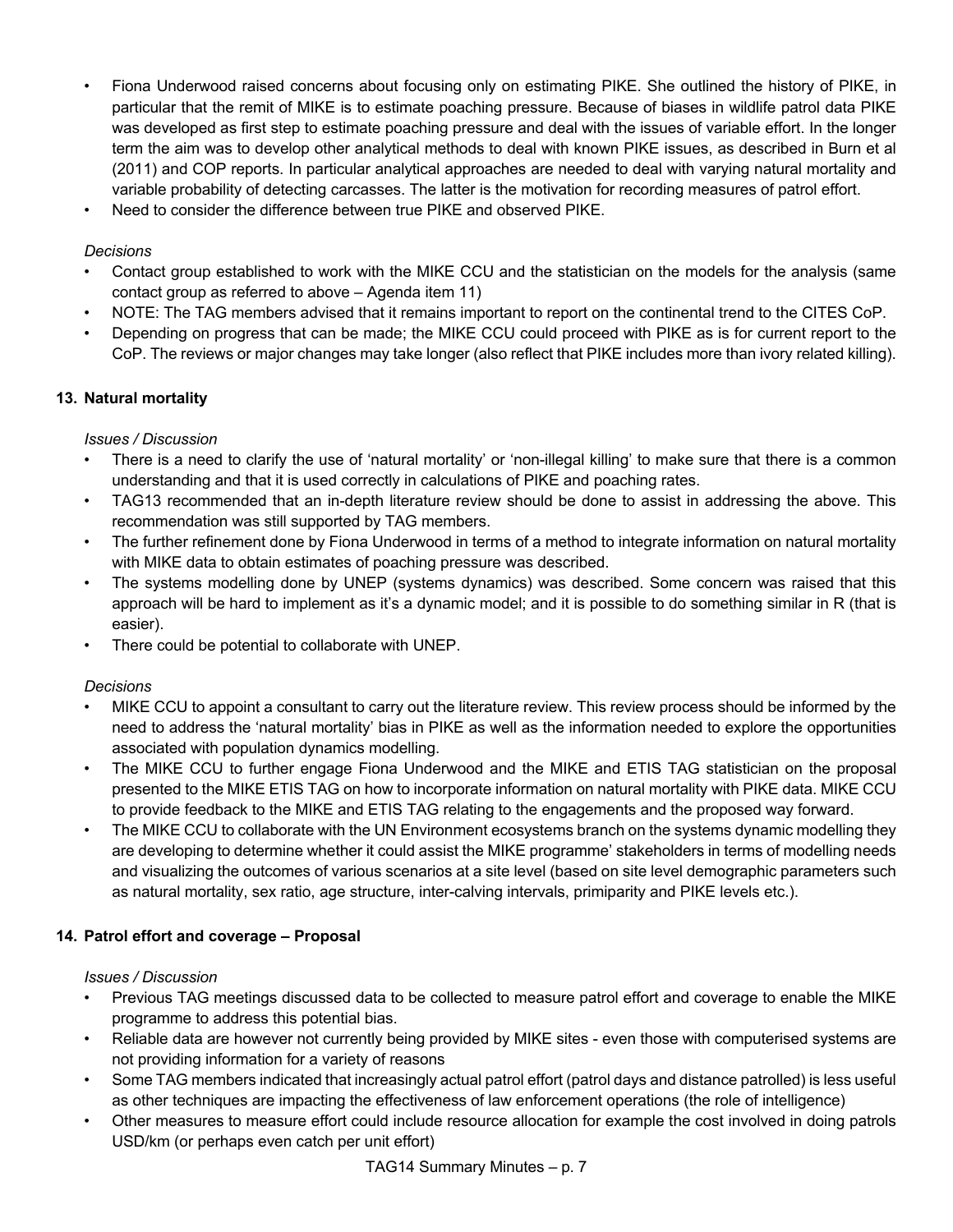- Situation on the ground has changed greatly since the mandate was drafted and agreed on. Private public partnerships are in place; management has been delegated in some protected areas, while others are managed based on co-management agreements. This has an impact on the collection and submission of data.
- The MIKE CCU and SSUs should continue to engage sites and request the submission of effort data. The integration of data relating to patrol effort (effort) should be further explored, but if data is not available, it should be reported as such.
- The SSUs currently use the information relating to patrol effort to "interpret" zero carcass reports. E.g. If there is no information relating to patrol effort, it may be that carcasses were not detected since no patrols took place.
- MIKE CCU to ensure that zero carcasses are reported in the database and this should be reflected in the fusion tables as well.

- MIKE CCU to develop a matrix that reflects the law enforcement monitoring systems used by sites as well as an indication of whether data relating to effort collected at the sites are submitted to the MIKE SSUs/CCUs
- MIKE CCU & SSUs to engage sites with computerized systems to obtain information relating to effort that is being recorded (note: some range States are not willing to share data relating to patrol effort even though they are using computerized systems)
- MIKE CCU to engage individual TAG members to provide further guidance on how the information that can be obtained could be used to report on effort and / or address possible biases in the PIKE analysis.
- MIKE CCU to develop a report on the data relating to patrol effort that are being collected and can be accessed by the programme and consult TAG on the findings.
- Continue to follow up with APN regarding results of their study and consider potential implications for analysis
- Note: Information relating to effort is used by SSUs to verify carcass data being submitted, especially when there is a decline in the number of carcasses being reported or no carcasses being reported.

## **15. Detection probability – Proposal**

### *Issues / Discussion*

- Previous TAG meetings discussed the challenges relating to the means to measure and address detection probability, which is one of the potential biases that may affect PIKE.
- The MIKE CCU explored options to address this and proposed conducting work in this regard in collaboration with African Parks Network that is managing eight MIKE sites.
- TAG members proposed that the MIKE CCU and SSUs could select some sites with low to moderate carcass numbers and investigate these in more detail to determine the real method of detection.
- There is a need to engage with statisticians on design of study group at St. Andrews or William Link may be able to advise on this.

### *Decisions*

- MIKE CCU to consider providing more clarity in training materials on how carcass was 'detected' or first heard about.
- MIKE CCU and SSUs to identify sites where in-depth assessment of carcass records could be done to determine method of detection.
- MIKE CCU to continue to engage forests sites (focal sites) to gather data / information relating to the method of detection
- MIKE CCU will engage the TAG members in their individual capacities to advise on the data / details to be collected at the focal sites.
- More linkages and engagement needed with 'focal sites' during MIKES+ to help address data quality issues in the future
- MIKE CCU to consider whether natural mortality information could be used to assist in understanding detection probabilities by comparing predicted natural mortality and detected natural mortality at sites that have detailed information relating to natural mortality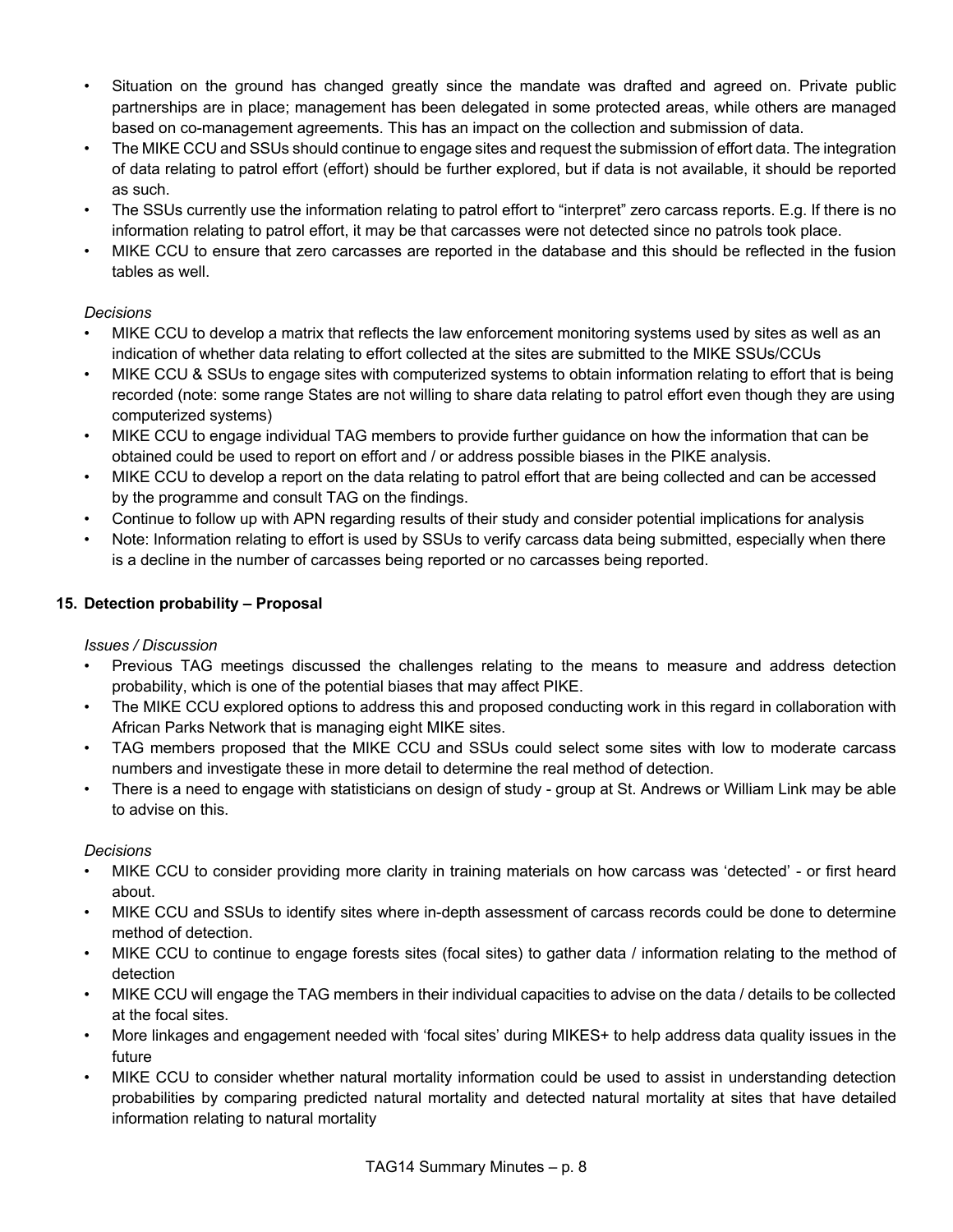## **16. Operations of MIKE in Africa and Asia**

### **Africa**

*Issues / Discussion*

- A framework is needed to allow/enable TAG members to engage with SSOs and MIKE CCU on regional issues.
- This will also allow regional members to use their local expertise, which combined with CITES/TAG backing can assist with enquiries (e.g. submission of data).
- Standardisation of reporting by regions to the TAG should be considered for the next meeting. This will make it easier for the TAG members to digest the information and provide advice.
- The TAG representative for Central Africa to continue to assist the SSU to engage DRC.
- SSU and TAG representative to continue to engage Botswana to facilitate the submission of data for 2018 as well as training.

## Asia

*Issues / Discussion*

- Southeast Asia
	- o More focus is needed on Asian elephants as its more endangered small, fragmented populations. Any form of off-take may have a negative impact on the populations.
	- $\circ$  Sites are very poorly chosen seems very severe in SEA e.g. Borneo, Thailand and Myanmar.
	- o If Human Elephant Conflict (HEC) is not being captured; it may be that the incidences take place outside the parks / boundary of the site and are therefore not reported.
	- o If any changes are made to data e.g. reallocation from of HEC from legal to illegal, it should be based on a protocol / standardization process agreed for the region.
- South Asia
	- $\circ$  CITES is a federal commitment but at the state level site management and authorities do not necessarily prioritise these federal commitments
	- o More engagement directly with chair of AsESG is needed to help facilitate building government support and even funding
	- $\circ$  MIKE needs a different relationship with India; perhaps only a data provider is needed. A consistent approach is needed - ideally the same person should continue to provide support (continuity is important).
	- $\circ$  In India especially equipment is not needed, but support could be targeted at analytical issues.

# **17. Influencing and informing decision-makers, wildlife crime enforcement and demand-side strategies and interventions**

Due to time constraints, this item was not discussed. Tom Milliken provided some information relating to a survey that has been completed. General results of the survey indicate that demand for ivory still remains relatively high among responders despite closure of domestic markets. Despite major policy developments significant demand for wildlife products remains at levels high enough to have a strong impact. The results will be made available to the TAG members as soon as TRAFFIC authorizes the release of the document. A workshop on demand reduction is taking place in November 2018 and one of the aspects that will be discussed is a standardized system to monitoring the impact of demand reduction activities.

# **18. Refinements to the ETIS methodology**

### *Issues / Discussion*

• Fiona Underwood presented refinements made to the ETIS methodology since the last TAG. Some of these addressed issues raised by Singapore and China. The refinements included (1) the development of a Trade Chain Index to describe a country's role in the trade chain. This was developed and then tested in the current analysis to see if it should be included in the seizure rate to deal with bias in the Law Enforcement Ratio. The TAG were shown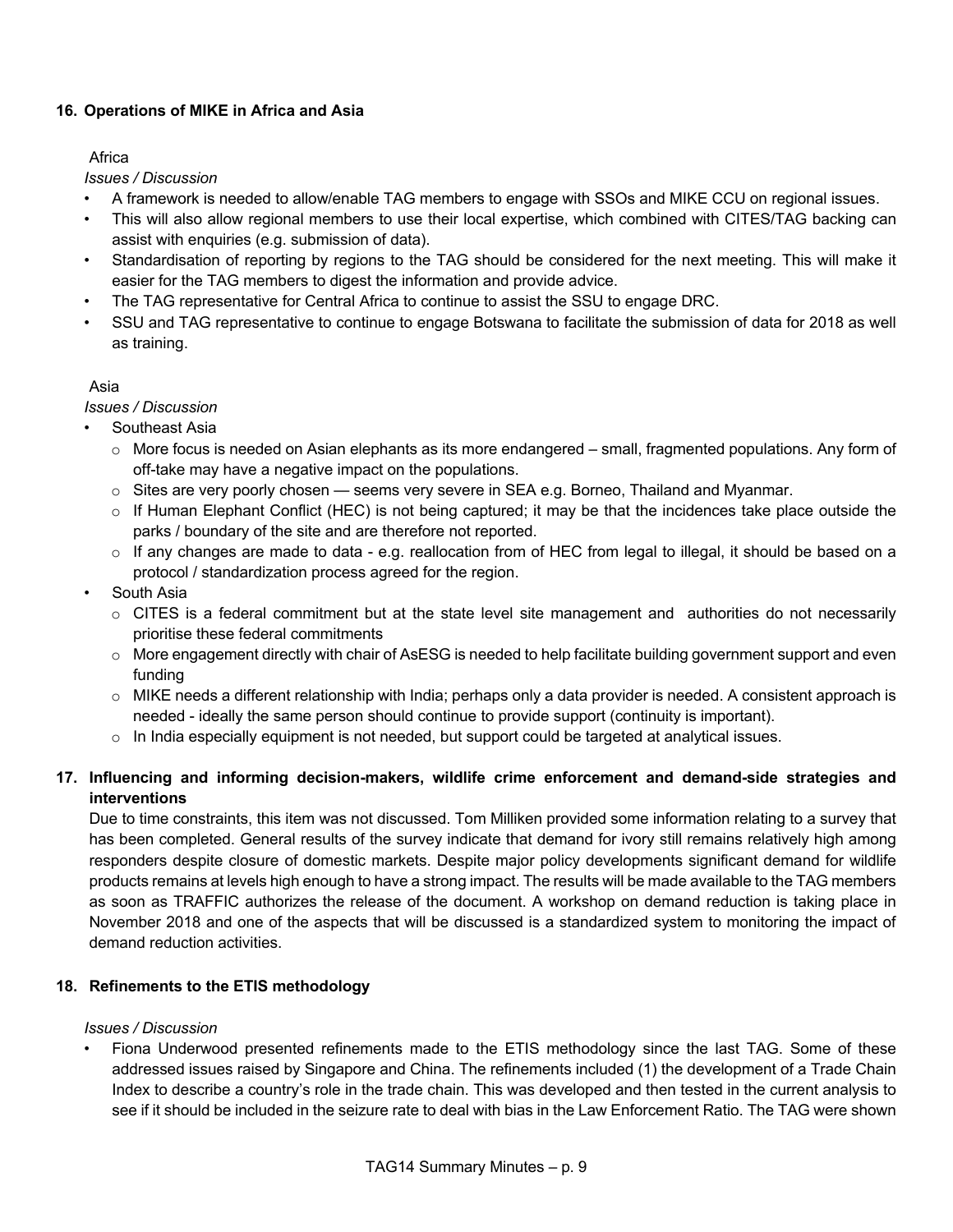the impact of including this variable on the seizure rate (2) An approach for investigating the sensitivity of the hierarchical cluster analysis to variability in the model outputs. (3) Dealing with multiple countries of origin

- The ETIS team clarified that the ETIS report would describe relevant changes to the ETIS methodology and that it would indicate where these addressed issues raised by Singapore and China. They also discussed the implications of these refinements on the trends analysis.
- Additional information may also be helpful to clarify definitions, especially 'country of origin' since these terms may have different interpretations in a CITES context.

## *Decisions*

- ETIS to include in its report to CoP18 the methodological refinements made and to highlight where these address issues raised by China and Singapore.
- ETIS to consider the terminology used and whether it is possible to use terms that will not cause confusion / misinterpretation ("origin") or provide information that assists in clarifying the terms used.

## **19. 18th Meeting of the Conference of Parties to CITES**

## **19.1 MIKE report to CoP18**

*Issues / Discussion*

- The CoP18 document will include sections based on the objectives of MIKE as contained in Resolution Conf. 10.10 (Rev. CoP17). Since there is no data for 2018, the analysis will be done based on the 2017 data that were already discussed at the 70<sup>th</sup> Standing Committee meeting.
- The timeline to finalise the report is very tight, and consultations will happen during an extremely busy time of year (end of November / December 2018).
- Further consultations on the Addendum (to provide the analysis for the 2018 data) will be ready February / March 2019.
- The consultation on the report to CoP18 will take place in two parts the first focused on the objectives other than the level and trends in illegal killing and the second on the analysis, based on the new improved model to be used.

### *Decisions*

• TAG members to note the timeframe for the finalisation of the report and that consultation will take place late November and early December 2018. MIKE CCU to distribute the timeline for the development of the documents to CITES CoP18.

### **19.2 ETIS report to CoP18**

*Issues / Discussion*

- Tom Milliken presented the outcomes of the ETIS analysis and the proposed categorization of countries based on the cluster analysis.
- The TAG discussed the categorization and how the number of clusters was decided.
- The TAG discussed the implications of refining the ETIS methodology before the ETIS review is carried out. Tom and Fiona clarified that these were not major changes but refinements to the existing methodology. ETIS always strives to improve its methodology, as seen in previous COPs, to provide more robust and precise estimates of the illegal ivory trade. The refinements arise because of known issues or feedback from the TAG, the Parties or other informed groups. The ETIS team felt it was important to include improvements when they existed.
- Concerns were raised about the changes made to the analysis, especially with the review to be done.
- ETIS report must be distributed to affected countries prior to submission and therefore the timelines are also tight.

### *Decisions*

- ETIS report includes consultation with countries and therefore the timelines for consultation with TAG members will be done in November 2018. The first draft report will be distributed by 16 November 2018.
- ETIS to provide clarification relating to the categorisation, especially Category C and the criteria used for the category. ETIS to also provide clarification relating to the red line in the cluster analysis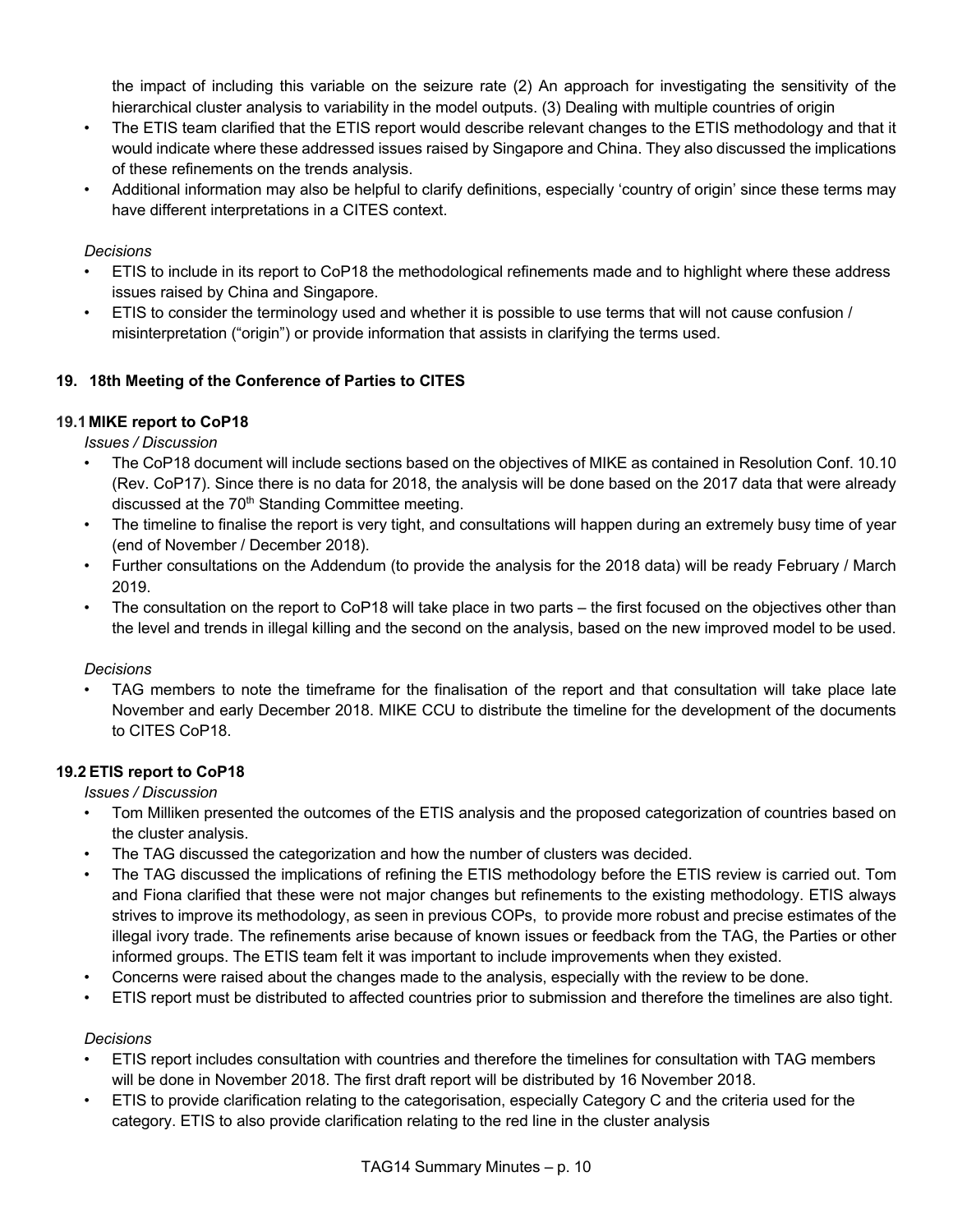- As indicated under item 18, ETIS should include in the report the methodological changes made as well as the implications of these changes on the analysis and results. ETIS to consider explaining the changes in the methodology in an Information document to the CoP.
- Clarification on country categorisation and the red line in the cluster analysis to be provided in the report

# **20. Linking the four monitoring systems**

## *Issues / Discussion*

- Due to the complex nature of the process and the need to consider how these systems could be integrated; it was proposed to start with ETIS, MIKE and the AED. A small contact group will work on a concept that will be presented to the TAG members for consideration. The group will consider the work by Fiona Underwood that was presented at the last TAG meeting (TAG13 Doc 11 Annex 1).
- This can be done as part of the brainstorming exercise relating to the possible integration of stockpile information. This will however only be done in 2019 after all CITES CoP18 documents have been finalized.

## *Decisions*

- MIKE CCU and ETIS to engage contact group to develop concept for consideration by the TAG (focus on MIKE, ETIS and AED).
- Contact group: MIKE CCU, ETIS Director, Fiona Underwood, E.J. Milner-Gulland and William Link.

# **21. MIKE Implementation Monitoring System (MIMS)**

## *Issues / Discussion*

- TAG members indicated that testing / assessment is an important element of training materials and should be included (i.e. before and after training)
- Feedback should be 'two-way' and instant feedback to managers is very important even in a simple format
- Such tools are essential for institutional memory and will provide a good source of information for any new staff members.
- The MIKE CCU and SSUs to explore the possibility to also include other materials such as 3D printed models of skulls etc in the training.

# *Decisions*

- MIKE CCU to consider including evaluation and assessment as part of the training
- MIKE CCU to finalise the review and could engage individual TAG member

# **22. Actions to be implemented and establishment of task teams**

The MIKE Coordinator indicated that the action list will be distributed on 12 November 2018.

# **23. Any other business**

### **Forensic analysis – source of ivory**

- Complications exists relating to the identification of the geographic source of ivory based on forensic analysis being done. Countries have been questioning the accuracy and whether it is possible to correctly identify a specific location based on the analysis being done. TAG members indicated that there are locational errors associated with the site assignation
- There may be a need to reconsider how this information is used in the ETIS analysis, because there may be an over estimation of the precision involved. Clarification will be required to inform the use of the forensic analysis in the ETIS analysis.
- Traditional approaches such as investigations should not be overlooked and can also inform where ivory originate from; the focus should not only be on the new techniques.